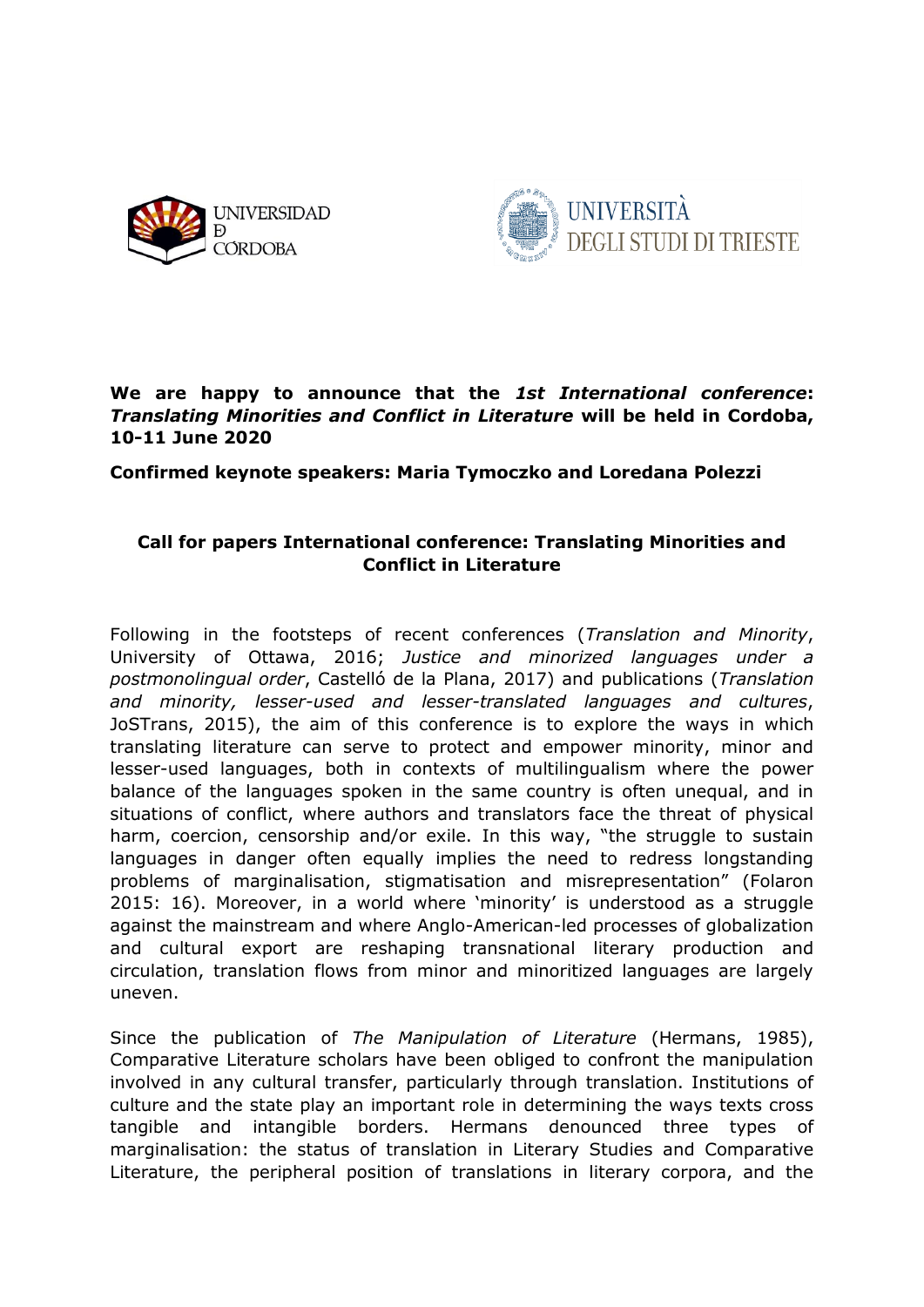absolute supremacy of the source text. Underwriting these critiques, we welcome proposals dealing with non-canonized literature, objects of study rejected by dominant circles of culture and literary movements that aimed to destabilise established literary repertoires.

More than three decades after their arrival, we want to (ap)praise the Manipulation school and Polysystem Theory for the vital role they played in the discipline of Translation Studies. Indeed, the Polysystem Theory focused on the target text as a manipulated text that was produced in a specific literary, historical, political and social context. As Snell-Hornby points out: "Translation is seen as a text type in its own right, as an integral part of the target culture and not merely as the reproduction of another text" (1988: 24).

Their legacy was to help abolish epistemological slaveries that biased Otherness and made room for countercultural manifestations. Their heuristic tools enabled the analysis of literature as a complex and dynamic system, stressed the necessary interaction between theory and practice, introduced a descriptive, target-text-oriented approach and laid the groundwork for the study of norms that condition the production and reception of translations within a specific context, the position of translations within the literary system and the interaction between different national literatures.

With the cultural and the current sociological turns in mind, we would like to stress Bassnett and Lefevere's words "Rewriting can introduce new concepts, new genres, new devices, and the history of translation is the history also of literary innovation, of the shaping power of one culture upon another. But rewriting can also repress innovation, distort and contain, and in an age of everincreasing manipulation of all kinds, the study of the manipulative processes of literature as exemplified by translation can help us toward a greater awareness of the world in which we live" (1993; vii).

In this spirit, we welcome contributions on the following (or related) topics:

- Translation from/into indigenous languages
- Literary translation and sexual minorities
- Translation in Gendered Contexts
- Migrant literature
- Postcolonial literature
- Translation from peripheral languages and cultures
- Translation in situations of censorship and war
- The literary translator as an activist
- The manipulation of national images through translation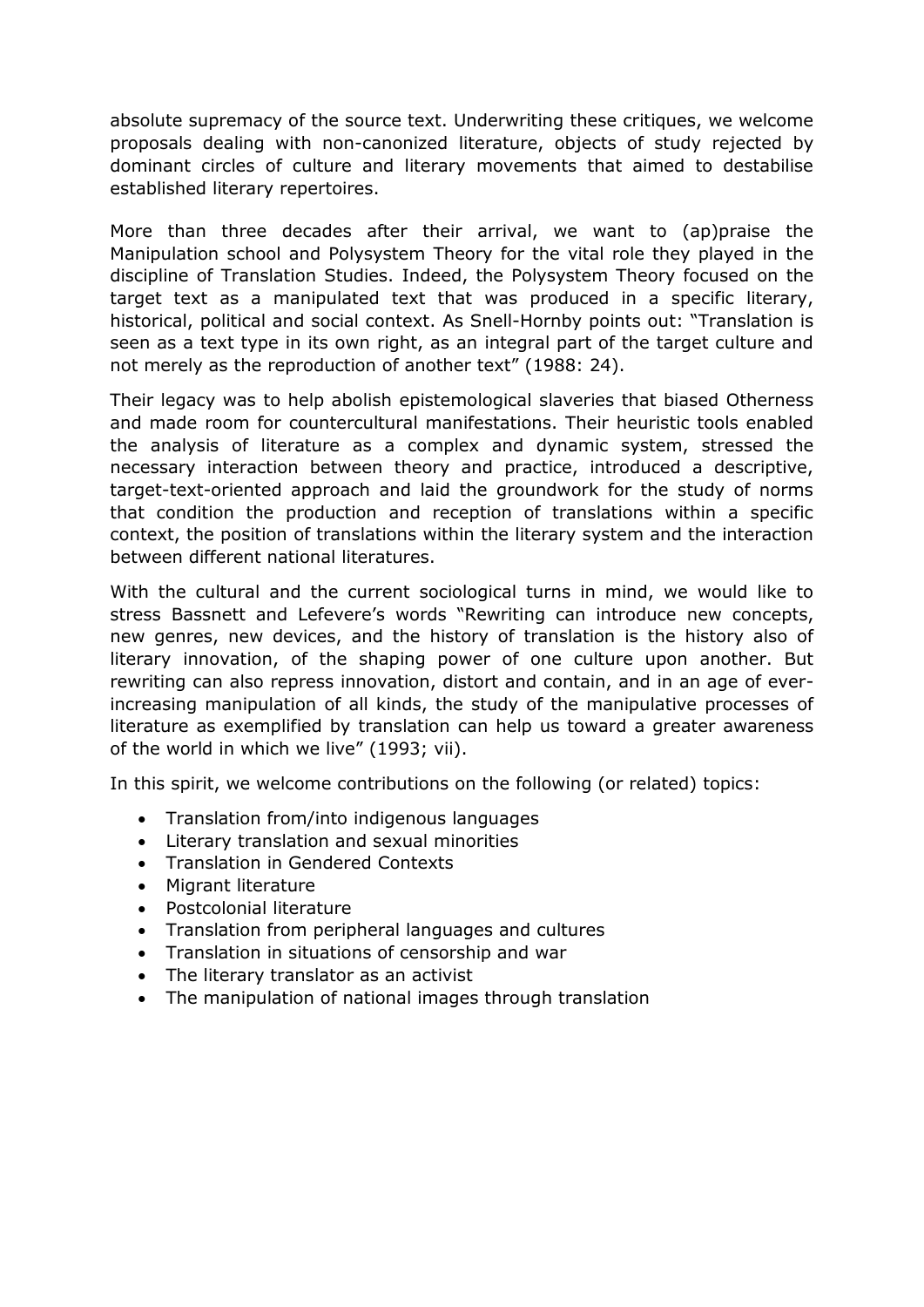# **Direction**

Paola Gentile, Università degli studi di Trieste

María Luisa Rodríguez Muñoz, Universidad de Córdoba

### **Secretary**

Pilar Castillo Bernal, Universidad de Córdoba

#### **Scientific committee**

Leo Tak-Hung Chan, Lingnan University, Hong Kong Haidee Kotze, Macquarie University, Australia Luc van Doorslaer, University of Tartu/KU Leuven/Stellenbosch University Ilse Feinauer, Stellenbosch University Dirk Delabastita, Université de Namur Elke Brems, KU Leuven Lieve Behiels, KU Leuven Dolores Ross, Università degli studi di Trieste María Teresa López Villalba, Universidad de Málaga Reyes Lázaro, Smith College, Massachusetts Ester Torres Simón, Universitat Rovira i Virgili Suzanne Jill Levine, University of California Nicolas Froeliger, Université Paris Diderot (Paris 7) Michaela Wolf, Universität Graz, Austria Pekka Kujamäki, Universität Graz, Austria Fruzsina Kovács, Pázmány Péter Katolikus Egyetem, Hungary Maria Tymoczko, University of Massachusetts, Amherst

### **Organizing committee**

María del Carmen Aguilar Camacho, Universidad de Córdoba Carmen Arnedo Villaescusa, Universidad de Córdoba Soledad Díaz Alarcón, Universidad de Córdoba Carmen Expósito Castro, Universidad de Córdoba Martha Gaustad, Universidad de Córdoba María del Carmen López Ruiz, Universidad de Córdoba Manuel Marcos Aldón, Universidad de Córdoba Beatriz Martínez Ojeda, Universidad de Córdoba Jack McMartin, KU Leuven María Luisa Montes Villar, Universidad de Granada Leticia Moreno Pérez, Universidad de Valladolid Manuel Moreno Tovar, University of Tartu María del Mar Ogea Pozo, Universidad de Córdoba Rafael Porlán Moreno, Universidad de Córdoba Francisco Rodríguez Rodríguez, Universidad de Córdoba Robert Piotr Szymyślik, Universidad Pablo de Olavide, Seville Azahara Veroz González, Universidad de Córdoba

#### **Submission Guidelines**